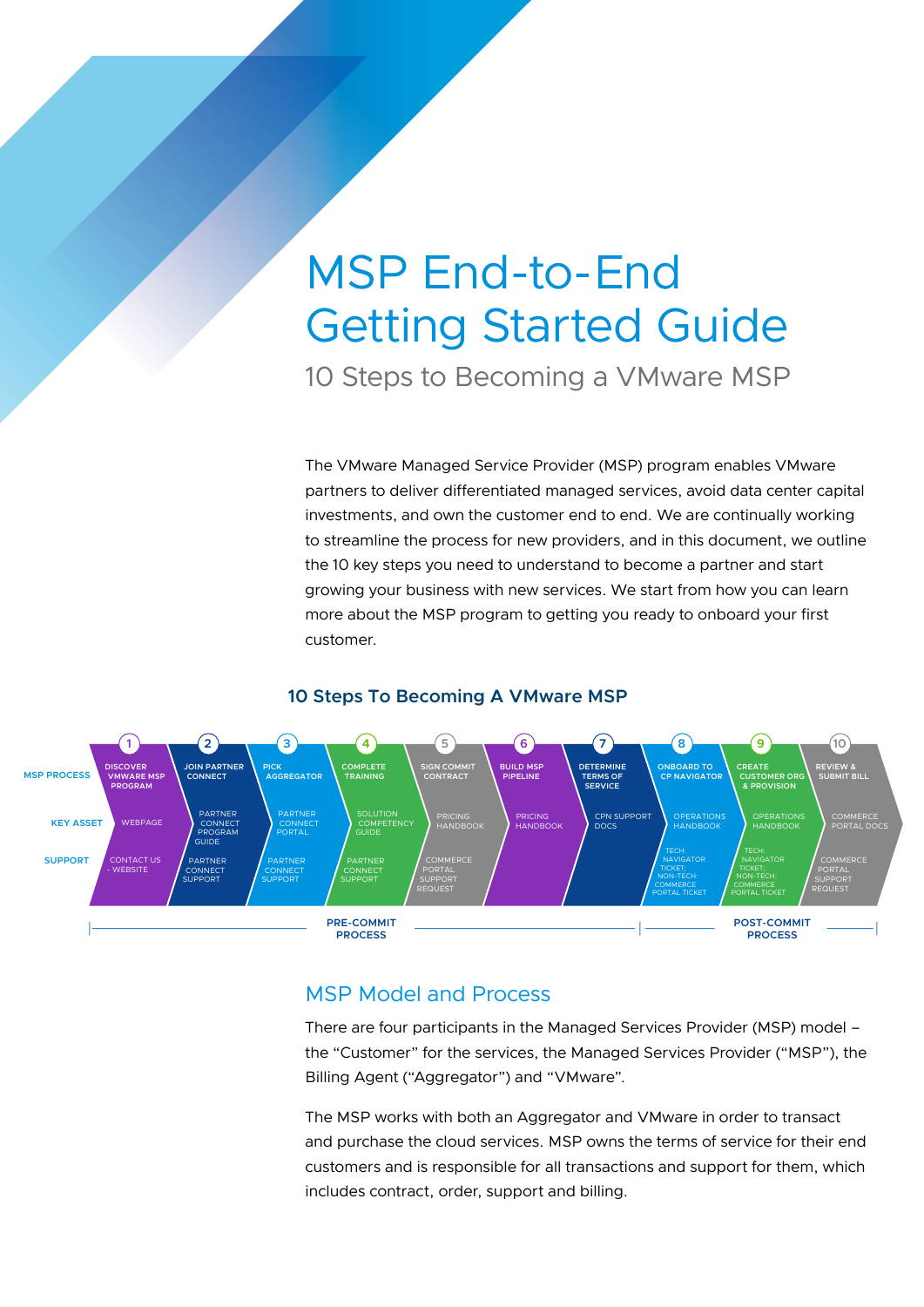The Aggregator is a billing agent for VMware and works with the MSP to get a commit contract level signed. By committing to an MSRP spend, the MSP is entitled to a discount for the cloud services purchased from VMware. The MSP will be granted access to VMware Cloud Partner Navigator in order to purchase cloud services directly from VMware. At the end of the month, the MSP will receive a consolidated bill from the Aggregator for the services consumed from VMware, and their contracted discount will be applied to those purchases.

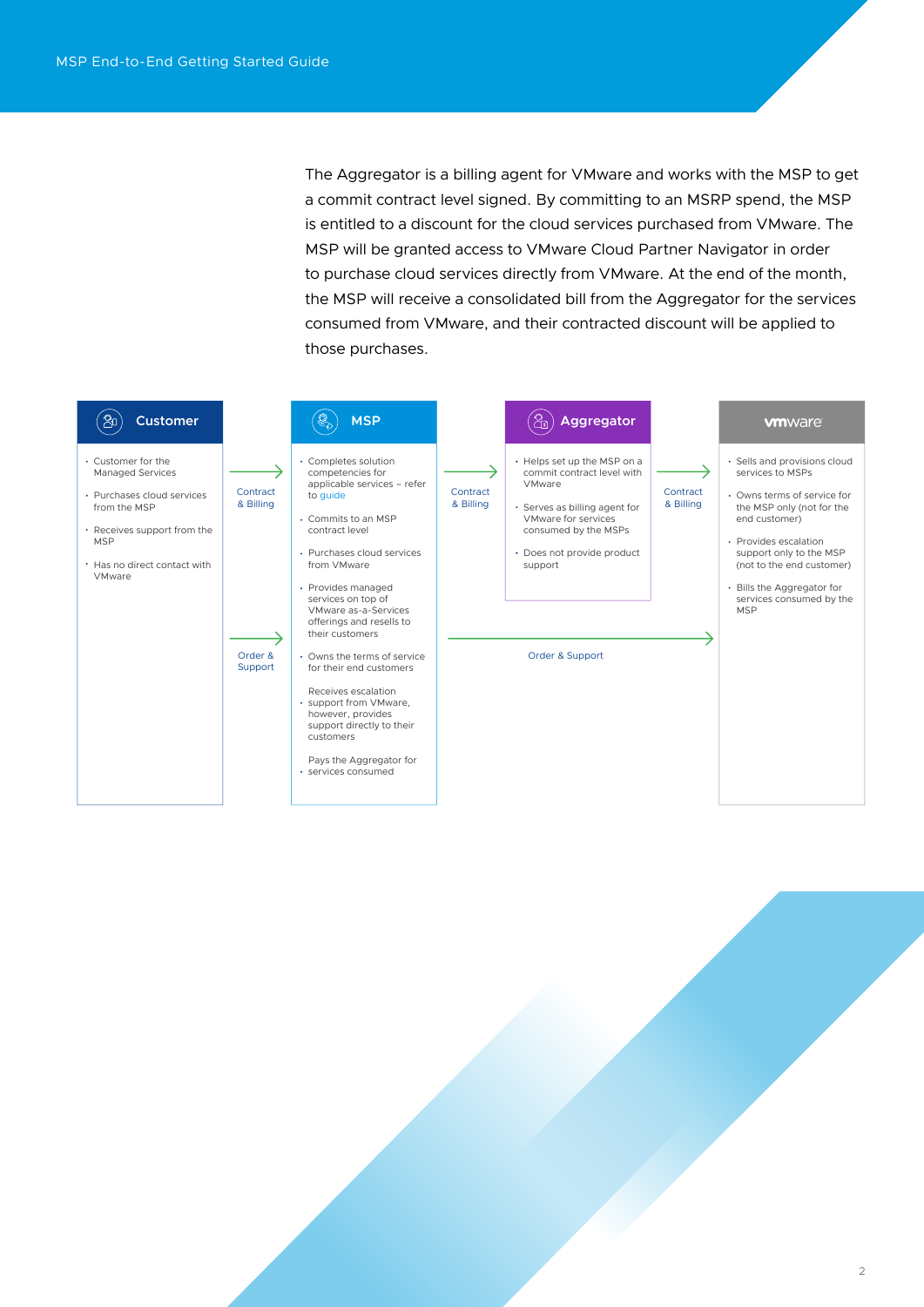

## **Discover the Value of the VMware MSP Program**

The Managed Service Provider route to market gives partners the option to grow their sales through VMware Software-as-a-Service offerings without investment in their own data center infrastructure, delivering managed services on top.

#### To get started:

Read these [case studies](https://cloudsolutions.vmware.com/resources.html?resource=resource-listing-cloud-solutions%3Acase-study) to see how other partners have successfully offered managed services to their end customers.

Learn more: [VMware MSP Program](https://cloudsolutions.vmware.com/managed-service-provider.html) on our website

Support: [Contact Us](https://www.vmware.com/company/contact_sales.html)



## **Join the VMware Partner Connect Program**

The VMware Partner Connect Program offers partners a simplified, consistent experience in joining the VMware partner ecosystem, designed to provide clearer paths to profitability by offering value-added managed services to their customers.

## To get started:

Go to our *VMware Partner Connect* page, scroll down to the 'Getting Started' section and click on the 'Enroll Now' button under 'I want to become a Partner'. Fill out and submit the *[VMware Partner Connect](https://vmstarcommunity.force.com/partnerconnect/PC_PartnerEnrollmentForm)* application form. Within 10 days, depending on the program selected, you will receive an email with your partner ID and log in credentials to the VMware Partner Connect portal.

Learn more: [Partner Connect Program Guide](https://vmstarcommunity.force.com/partnerconnect/PC_Login?ec=302&startURL=%2Fpartnerconnect%2Fs%2Fcontentdocument%2F0692H000003sVqQ)

Support: [partnerconnect@vmware.com](mailto:partnerconnect%40vmware.com?subject=)



## **Pick an Aggregator**

After joining Partner Connect, you will work with a third-party company, a VMware Aggregator, to manage the monthly reporting and invoicing. The partner connect portal includes a list of aggregators by country and you can choose who you reach out to.

#### To get started:

Decide which aggregator you want to work with.

Learn more: Review [List of Aggregators](https://vmstarcommunity.force.com/partnerconnect/PC_Login?ec=302&startURL=%2Fpartnerconnect%2Fs%2Fpc-distributorlocator) on the partner connect portal

Support: [partnerconnect@vmware.com](mailto:partnerconnect%40vmware.com?subject=)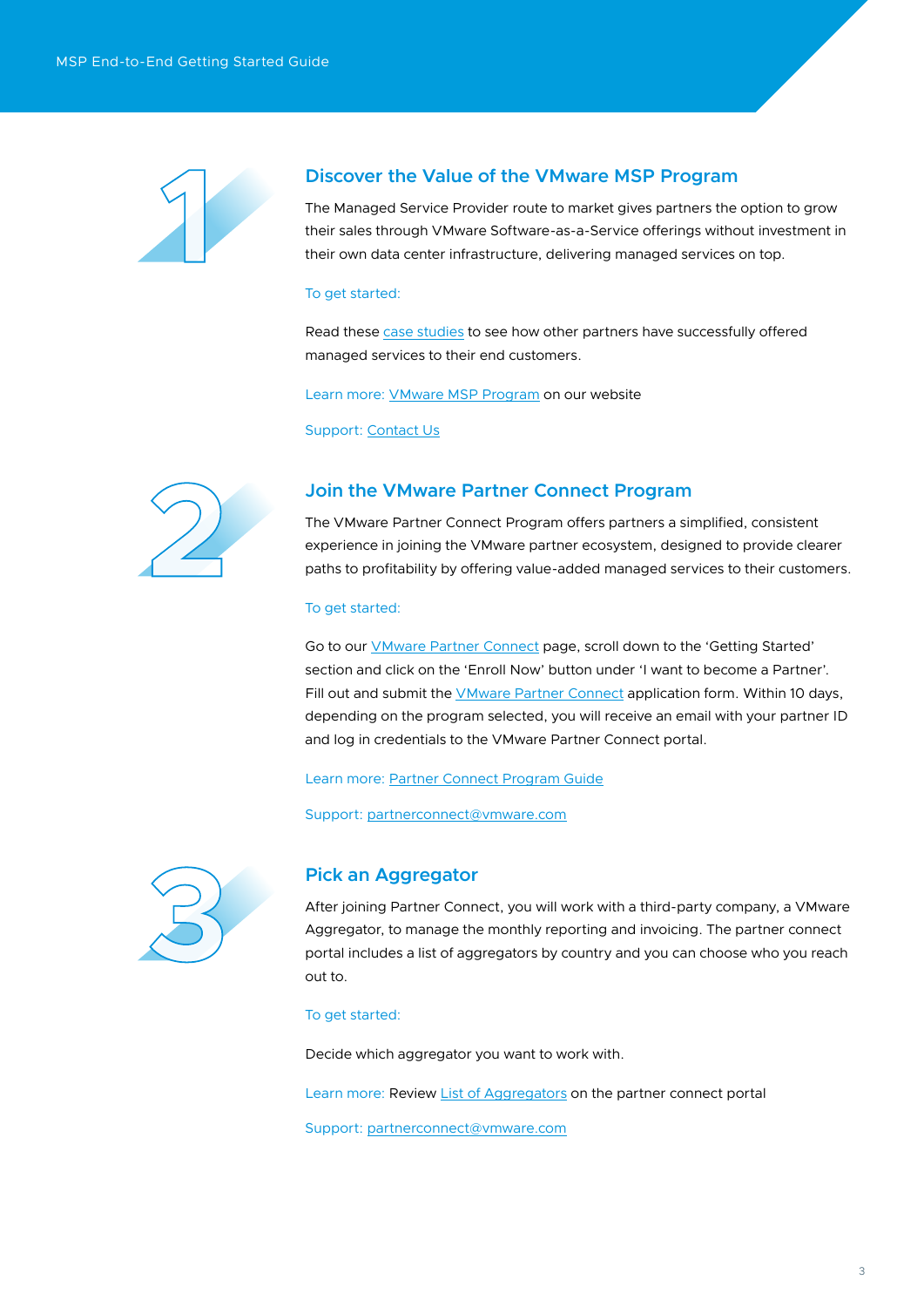

# **Complete Training**

Various VMware services require solution competencies to be completed before they can be transacted. Below is a list of some of these MSP services. Please refer to the linked Solution Competencies guide for a complete list:

- » VMware Cloud on AWS
- » VMware Workspace ONE (Mobility)
- » VMware Horizon Cloud (Desktop as a Service)
- » VMware SD-WAN (SASE)
- » VMware Carbon Black

## To get started:

Review the Partner Connect Guide and the Solution Competency Guide

Learn more: Access the [Partner Connect Program Guide](https://vmstarcommunity.force.com/partnerconnect/s/contentdocument/0692H000003sVqQ) and the [Solution Competencies Guide](https://vmstarcommunity.force.com/partnerconnect/PC_Login?ec=302&startURL=%2Fpartnerconnect%2Fs%2Fcontentdocument%2F069800000009p2S)

Support: [partnerconnect@vmware.com](mailto:partnerconnect%40vmware.com?subject=)

## Proceed to steps 5 to 8 only if:

The commit contract is signed for a service that is integrated with VMware Cloud Partner Navigator. Some of these services include VMware Cloud on AWS, VMware Cloud on Dell EMC, VMware Cloud Director service, VMware Tanzu Mission Control, CloudHealth by VMware and VMware Cloud Disaster Recovery. For a complete list of services check [here](https://cloudsolutions.vmware.com/services.html) under 'Managed Services on VMware Cloud Partner Navigator'. Please note Bitnami is available free of cost through VMware Marketplace/ VMware Cloud Partner Navigator.

## For all other services:

Contact your sales representative to onboard your choice of MSP Service.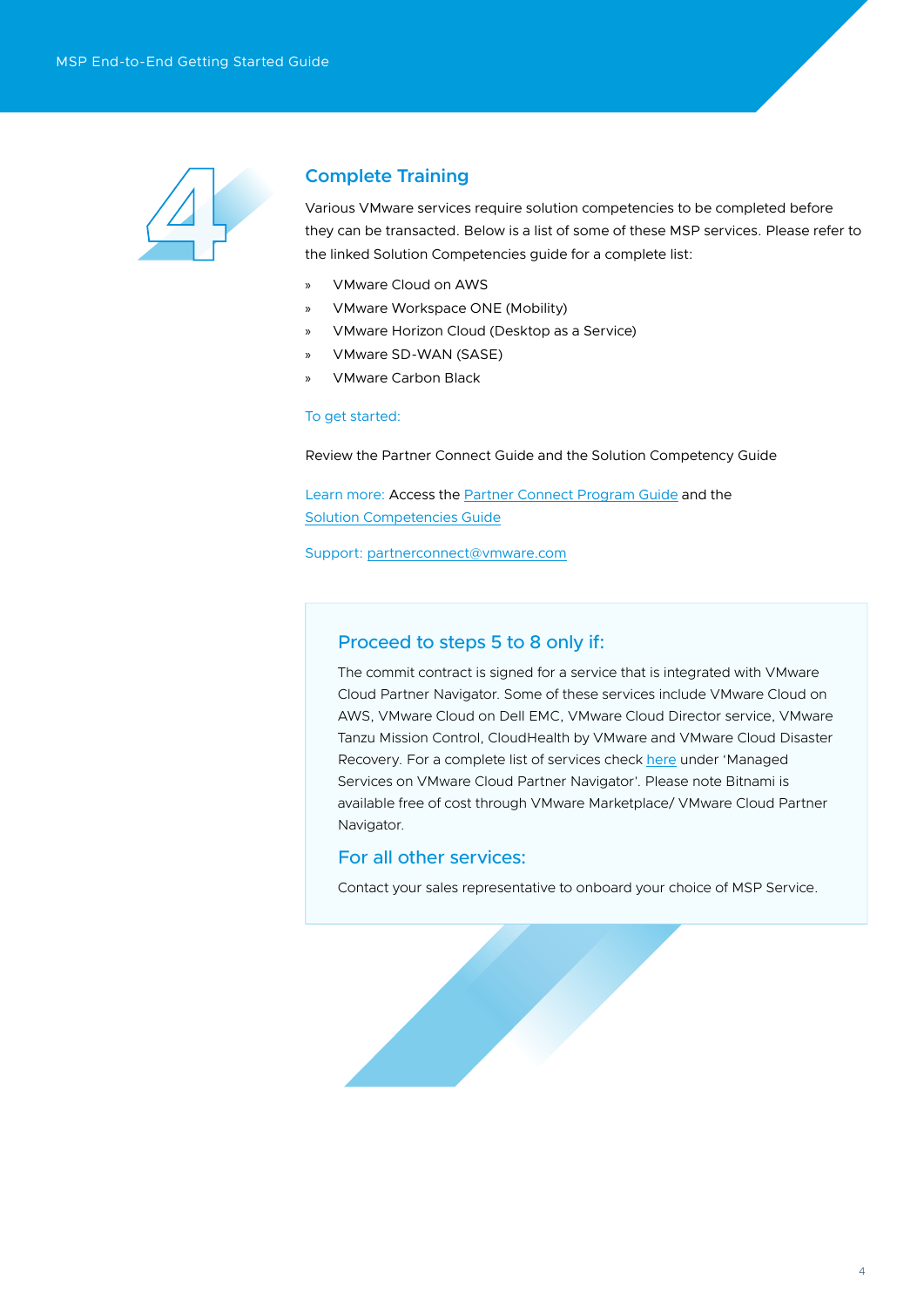

# **Sign a Commit Contract for the Desired Service**

You decide which commit contract level to sign up for and the service you want to offer.

## To get started:

Work with your Aggregator to complete the commit contract process in the VMware [Commerce Portal](https://vcp.vmware.com/login).

Learn more: [Pricing Handbook](https://vmstarcommunity.force.com/partnerconnect/PC_Login?ec=302&startURL=%2Fpartnerconnect%2Fs%2Fcontentdocument%2F0692H0000056KvW)

Support: Raise a ticket within the VMware Commerce Portal. Access the [VMware Commerce Portal](https://docs.vmware.com/en/VMware-Cloud-Provider-Commerce-Portal/index.html) Documentation

**Note:** VMware Cloud on AWS, Workspace ONE, VMware Horizon Cloud, VMware SD-WAN and VMware Carbon Black Cloud are some of the MSP services that require solution competency training before MSPs can transact. Please refer to the [Solution Competencies guide](https://vmstarcommunity.force.com/partnerconnect/PC_Login?ec=302&startURL=%2Fpartnerconnect%2Fs%2Fcontentdocument%2F069800000009p2S) for details.



## **Build an MSP Pipeline**

Now that you have identified a service to offer and signed a commit contract, you are ready to start building your business. As you work through the final steps, you can start initiating go-to-market activities and building your business for the managed service.

Learn more: [Pricing Handbook](https://vmstarcommunity.force.com/partnerconnect/PC_Login?ec=302&startURL=%2Fpartnerconnect%2Fs%2Fcontentdocument%2F0692H0000056KvW)



# **Determine Terms of Service for End Customers**

As a cloud provider, you must offer your own terms of service to your end customers since you will be delivering this service to your customers, not VMware. Additionally, you will be responsible for delivering L1/L2 technical support, implementation services to your end customers, and all functions associated with service configuration, add-ons, renewals, terminations and anything pertaining to customer billing.

#### To get started:

Review the Cloud Partner Navigator support documentation

Learn more: [Cloud Partner Navigator Support Documentation](https://docs.vmware.com/en/VMware-Cloud-Partner-Navigator/services/Cloud-Partner-Navigator-Using-Provider/GUID-8F839C93-88EE-495E-9A6C-834416E3A77E.html)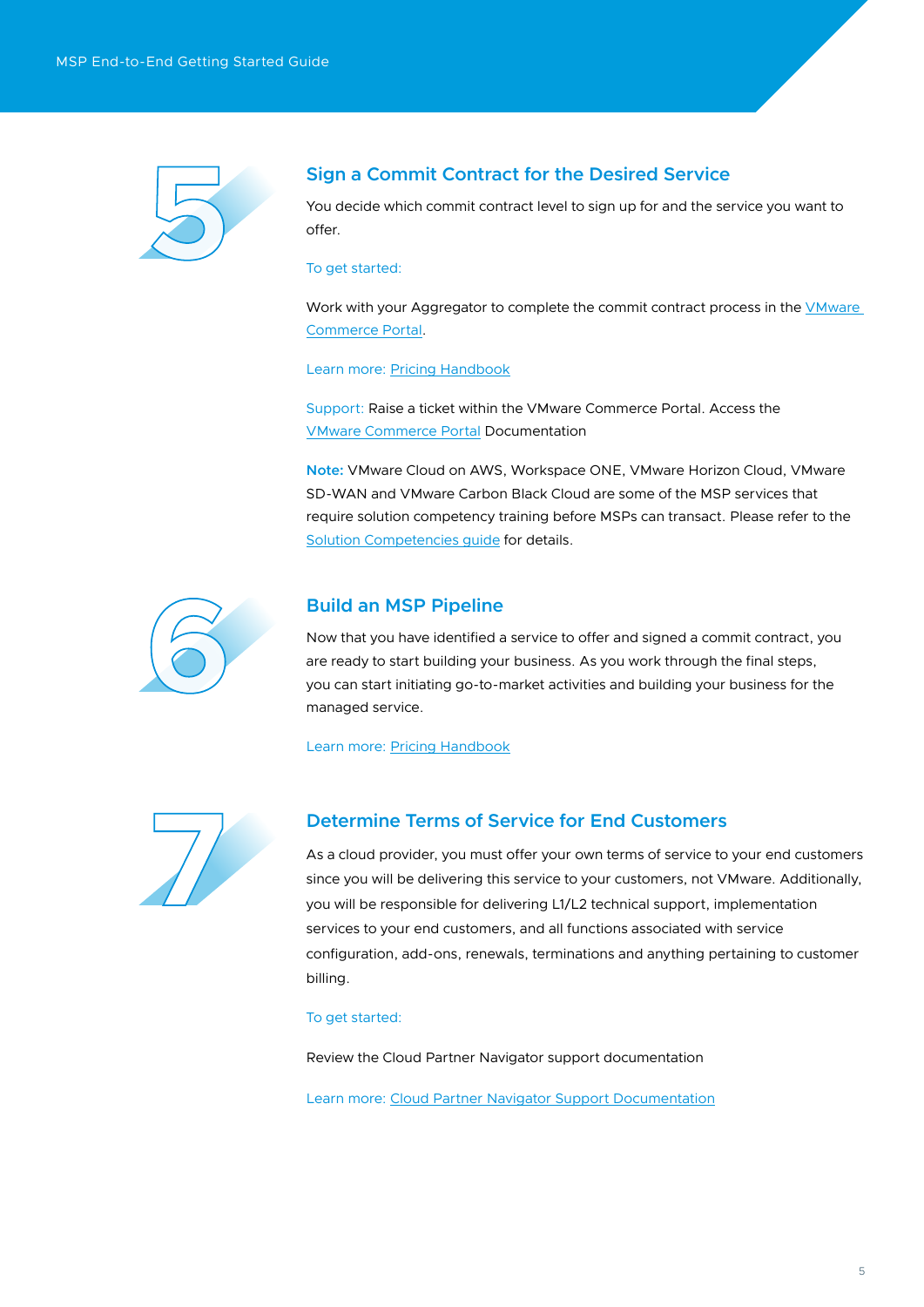

# **Onboard to VMware Cloud Partner Navigator**

When the commit contract is active, you will receive an on-boarding invitation email from VMware.

## To get started:

Access the on-boarding email. It opens a wizard-based workflow for you to establish your account on [console.navigator.vmware.com](https://console.cloud.vmware.com/csp/gateway/discovery?response_type=code&client_id=cphub-csp-service-client-v4-vdp-pkce&redirect_uri=https%3A%2F%2Fconsole.navigator.vmware.com%2Fportal&scope=csp%3Aorg_owner+csp%3Aplatform_operator+csp%3Amsp_user+customer_number+openid+csp%3Asupport_user+csp%3Aorg_member+csp%3Aservice_owner&state=eyJhbGciOiJub25lIiwidHlwIjoiSldUIn0.eyJ0YXJnZXRfbGlua191cmkiOiJodHRwczovL2NvbnNvbGUubmF2aWdhdG9yLnZtd2FyZS5jb20vcG9ydGFsLyIsInJmcCI6IlRGQVhwU2pxQkVoZmxVajlISmpwOWVtYmVQT0NXU0JOIiwiaWF0IjoxNjUwNjEzODkzLCJleHAiOjE2NTA2MTQxOTMsImlzcyI6ImNvbnNvbGUubmF2aWdhdG9yLnZtd2FyZS5jb20iLCJhdWQiOiJjcGh1Yi1jc3Atc2VydmljZS1jbGllbnQtdjQtdmRwLXBrY2UiLCJhcyI6Imh0dHBzOi8vY29uc29sZS5jbG91ZC52bXdhcmUuY29tIn0.&code_challenge=eE7kJqtvNPZtBwG3SvEFHEZ8uLJ8mGaEQ0zJNCISaRQ&code_challenge_method=S256) and create a new provider organization. You will land on the Cloud Partner Navigator page on the portal, and the service will be available for provisioning.

## Learn more: Service level [MSP Operations Handbooks](https://vmstarcommunity.force.com/partnerconnect/s/cloud-partner-navigator)

Support: For support during the on-boarding process, before getting access to the Cloud Partner Navigator portal, [call us](https://www.vmware.com/support/contacts/us_support.html) or log onto [VMware Customer Connect.](https://customerconnect.vmware.com/home?bmctx=89E60DF848C641FD518EB9F6B9A6E5334F602FA3A762B409625CD531863AC847&contextType=external&username=string&password=secure_string&challenge_url=https%3A%2F%2Fcustomerconnect.vmware.com%2Fhome&request_id=2713269489323094414&authn_try_count=0&locale=en_GB&resource_url=https%253A%252F%252Fcustomerconnect.vmware.com%252Fweb%252Fvmware%252Fchecksession) For support after logging into Cloud Partner Navigator, refer to the support process towards the end of this doc.

## Resources: Demo Videos

» [Cloud Partner Navigator Playlist](https://www.youtube.com/playlist?list=PLunwH0gjkUBgYD0pxuy345NjFnHkEz_Ka)



# **Configure Customer Org and Provision Service**

You can create a customer organization under the provider organization.

## To get started:

Open the service tile on the VMware Cloud Partner Navigator portal. This will activate the service for that customer. Selecting each customer and providing manage customer access will allow you to decide the level of access for the service – fully, partially managed or no access. You can provision the Software-Defined Data Center (SDDC) from within the console for the customer org.

Learn more: Service level MSP [Operations Handbooks](https://vmstarcommunity.force.com/partnerconnect/s/cloud-partner-navigator)

Support: For support during the on-boarding process, before getting access to the Cloud Partner Navigator portal, [call us](https://www.vmware.com/support/contacts/us_support.html) or log onto [VMware Customer Connect.](https://customerconnect.vmware.com/home?bmctx=89E60DF848C641FD518EB9F6B9A6E5334F602FA3A762B409625CD531863AC847&contextType=external&username=string&password=secure_string&challenge_url=https:%2F%2Fcustomerconnect.vmware.com%2Fhome&request_id=8544225886166126316&authn_try_count=0&locale=en_US&resource_url=https%253A%252F%252Fcustomerconnect.vmware.com%252Fweb%252Fvmware%252Fchecksession) For support after logging into Cloud Partner Navigator, refer to the support process towards the end of this doc.

Resources: Demo Videos

» [Cloud Partner Navigator Playlist](https://www.youtube.com/playlist?list=PLunwH0gjkUBgYD0pxuy345NjFnHkEz_Ka)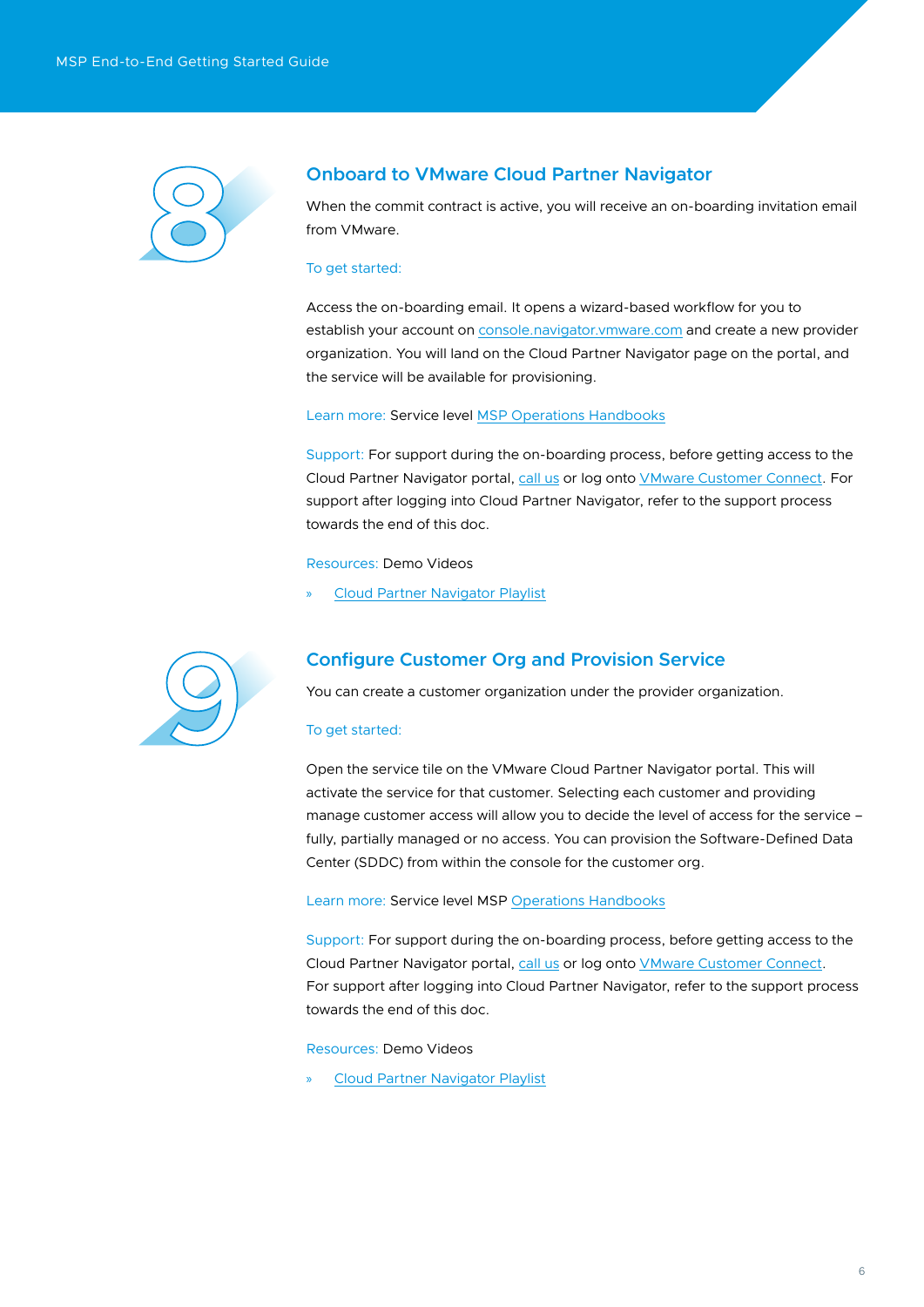

# **Review and Submit the Monthly Billing Order (MBO)**

Monthly Billing Orders are spooled in the VMware Commerce Portal in monthly arrears. You can view and validate usage in the corresponding Monthly Billing Order (MBO).

## To get started:

After successfully joining the Partner Connect program, the primary contact you provided when joining 'Partner Connect' will be designated as the default admin in the VMware Commerce Portal. The admin will receive an invitation email with instructions to set the password and for logging into the Commerce Portal for the first time. Clicking on the url will direct you to the Commerce Portal password reset screen. Enter your password, confirm it, and click Set. You will then be directed to the login screen.

#### Learn more: [VMware Cloud Provider Commerce Portal Documentation](https://docs.vmware.com/en/VMware-Cloud-Provider-Commerce-Portal/index.html)

Support: Raise a ticket within the VMware Commerce Portal.